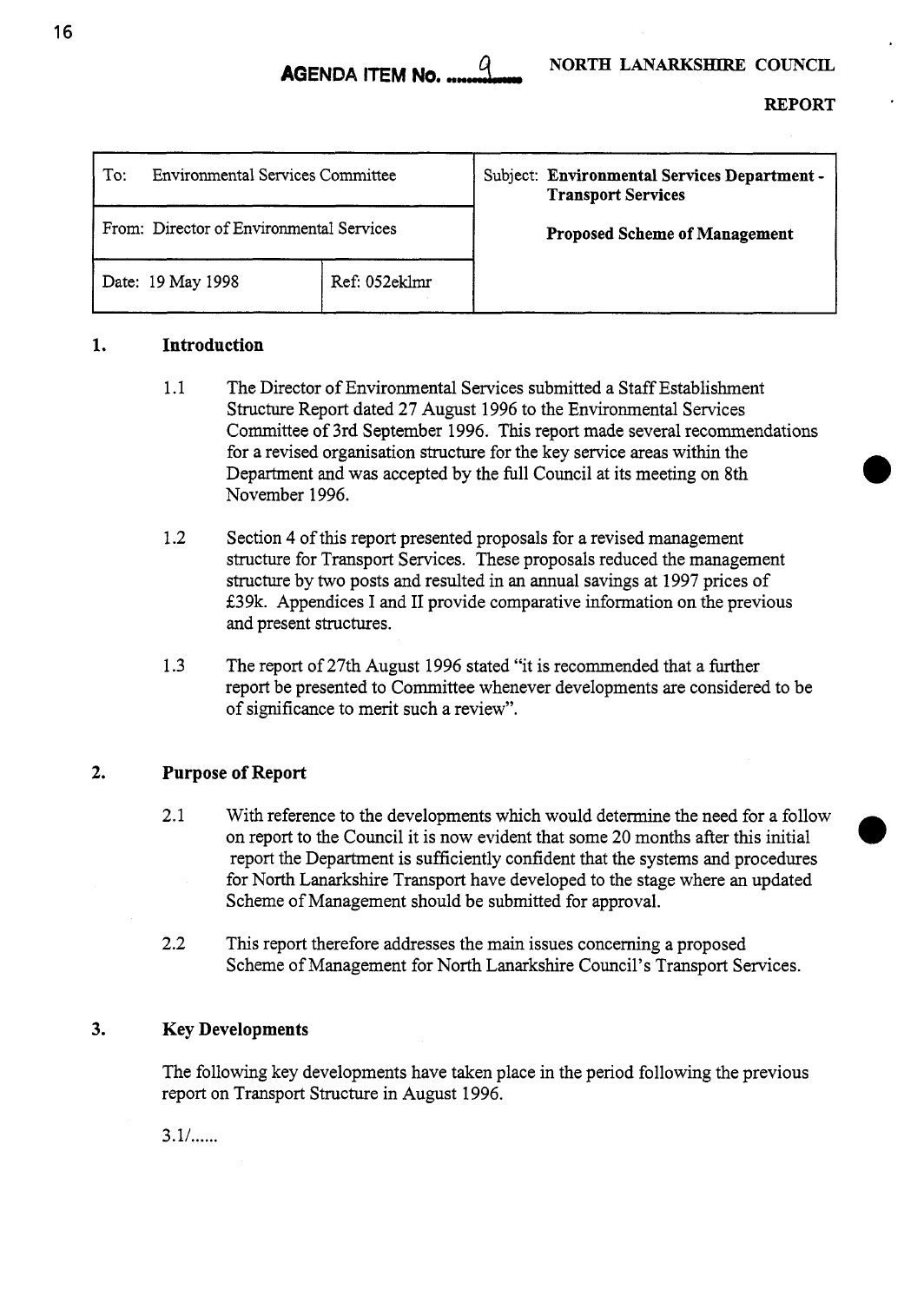3.1 The implementation and integration of the vehicle and fleet management costing and financial management IT systems, Systems Administration for Vehicle Expenditure (SAVE). This system combines and services the total management information needs for Transport. It has replaced the previous Council's different IT fleet management and transport costing packages with a facility capable of servicing all of North Lanarkshire's needs.

### 3.2 Transport Policy and Fleet Replacement Programme

North Lanarkshire has now agreed a total integrated Transport Fleet Policy and a replacement programme for substantial reinvestment in the Council's fleet has been approved over the past two financial years. Although this programme falls short of required age profile replacement levels, substantial progress has been made.

### 3.3 External/Internal Transport Provision Ratio

Following on from the Council's Policy to centralise Transport provision within the Environmental Services Department, significant improvement in the external/internal hire ratio has been made. Recently a further 114 vehicles have been programmed to be taken off hire from external resources onto an in-house basis. This process has been demonstrated to provide better value for money for the Department involved.

### 3.4 Ouality Management Systems

The Environmental Services Department is IS0 9002 Quality Assured through external independent assessors NQA. The scope of the IS0 9002 quality management systems for vehicle maintenance has been reviewed and extended to cover two of the Councils Vehicle Maintenance facilities with a detailed programme to continue expansion to cover all maintenance facilities by 1999.

*3.5* Following a detailed cost benefit analysis, risk assessments and projections of the Transport Services future and current work demands, an extensive safety-related modernisation and upgrading programme has been undertaken within the main Transport Depot at Bellshill and the Wardpark Depot in Cumbernauld.

This has included the following:-

- (a) Creation of a specialist workshop area in the bottom garage at Bellshill for Winter Gritting vehicles and other heavy goods vehicles.
- New state of the art paint booth for Bellshill Body Shop.  $(b)$
- Computerised Body Jig. for Bellshill Bodyshop.  $(c)$
- Installation of MOT and Taxi Testing Service Bays at Bellshill.  $(d)$
- Extensive upgrading and modemisation of Bellshill main workshop  $(e)$ vehicle inspection and repair pits.
- Total refurbishment of Wardpark Depot Vehicle Maintenance facilities.  $(f)$
- Upgrading of stores computer systems at Bellshill and Wardpark.  $(g)$
- Common automatic fuelling systems integration.  $(h)$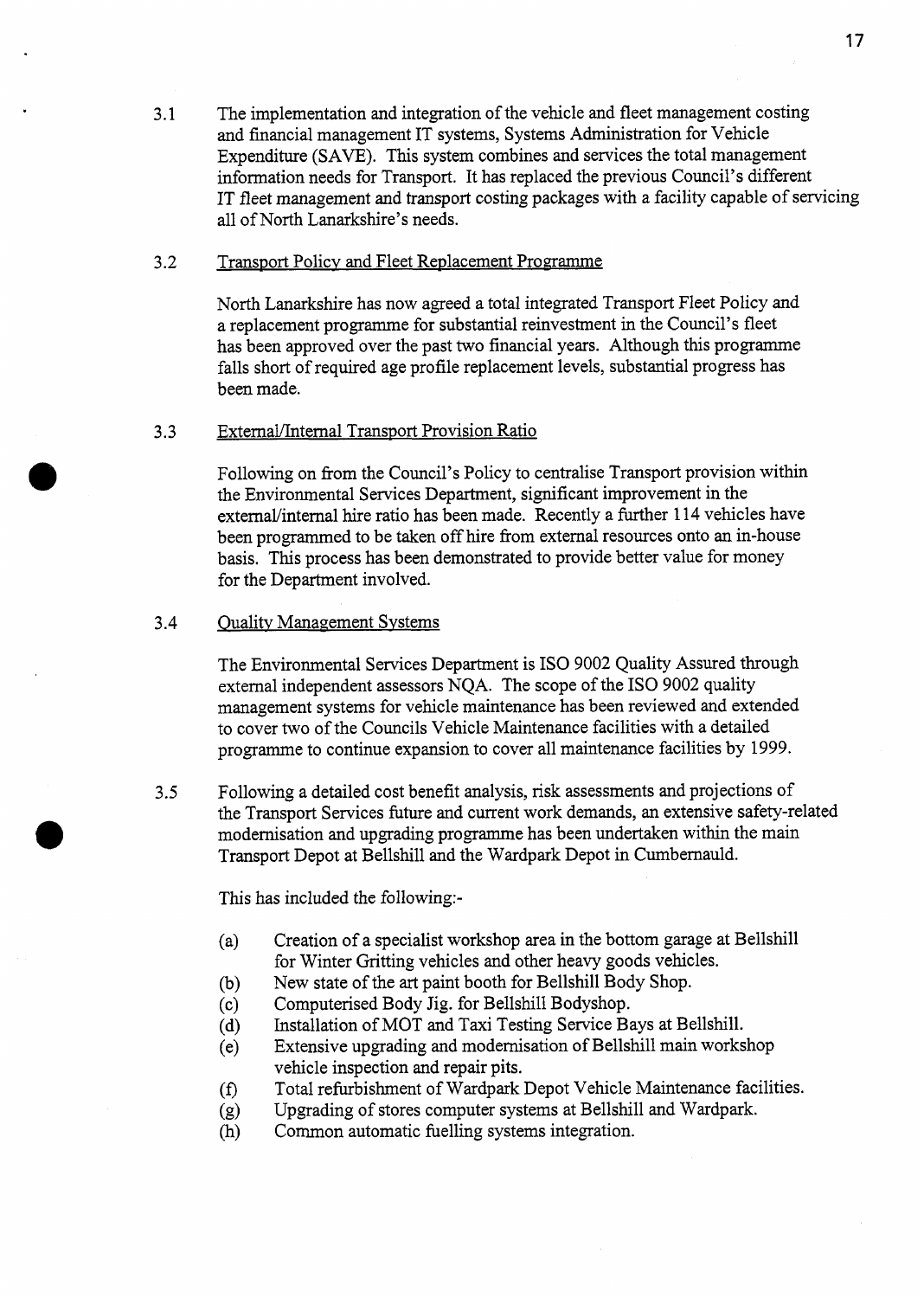3.6 The issues concerning the maintenance of the West of Scotland Water Authority (WOSWA) vehicles at Bellshill have now been resolved with the award of the work going to the private sector. This reduced the workload at Bellshill by 217 units and the 12 WOSWA members of the workforce including two supervisors were offered severance or redeployment by their employer, WOSWA.

### **4. Transport Management. Fundamental Concepts and Functions**

- 4.1 Transport Management in its most basic form can be described as being involved in three issues.
	- (a) Availability
	- (b) Reliability and
	- (c) Suitability.

Simply put, transport users want the best vehicle for the job, when they require it and they need the vehicle to perform consistently **and** safely.

- 4.2 It is also important to recognise that without the above basic requirements and standards of service, many functions of the Council would be unable to cany out their duty to the community.
- 4.3 At reorganisation in April 1996 it was a fundamental requirement that services had to "keep running" so that, in a sense, the public would feel no ill-effects in service due to the upheaval of reorganisation. This "seamless transition" was the main priority for service managers involved in basic front-line service delivery. In terms of transport management this clearly meant that short term daily provision of vehicles and their maintenance would be vital to achieve a seamless transition.
- 4.4 For this reason the focus of management priority within Transport had to be concentrated upon operational provision of Transport for all Council Departments. The transitional structure shown in Appendix I1 emphasises this early role of Transport within the Council.
- 4.5 The management solution for Transport reflected the priority for operational management functions during this crucial period and this was reported to the Council in August 1996. This solution included reductions in the original management structure and made a requirement for the Transport Services Manager to be physically based in the main depot at Bellshill as opposed to the Environmental Services headquarters in Airdrie.
- 4.6 Now in the light of the key developments outlined in 3 above, it is essential that the future structure for Transport Services becomes more balanced to meet the longer term and more strategic aims for the Department. This structure needs to accommodate all aspects of the 3 key cornerstones of any Transport Operation via. Availability, Reliability and Suitability.

 $4.7 /$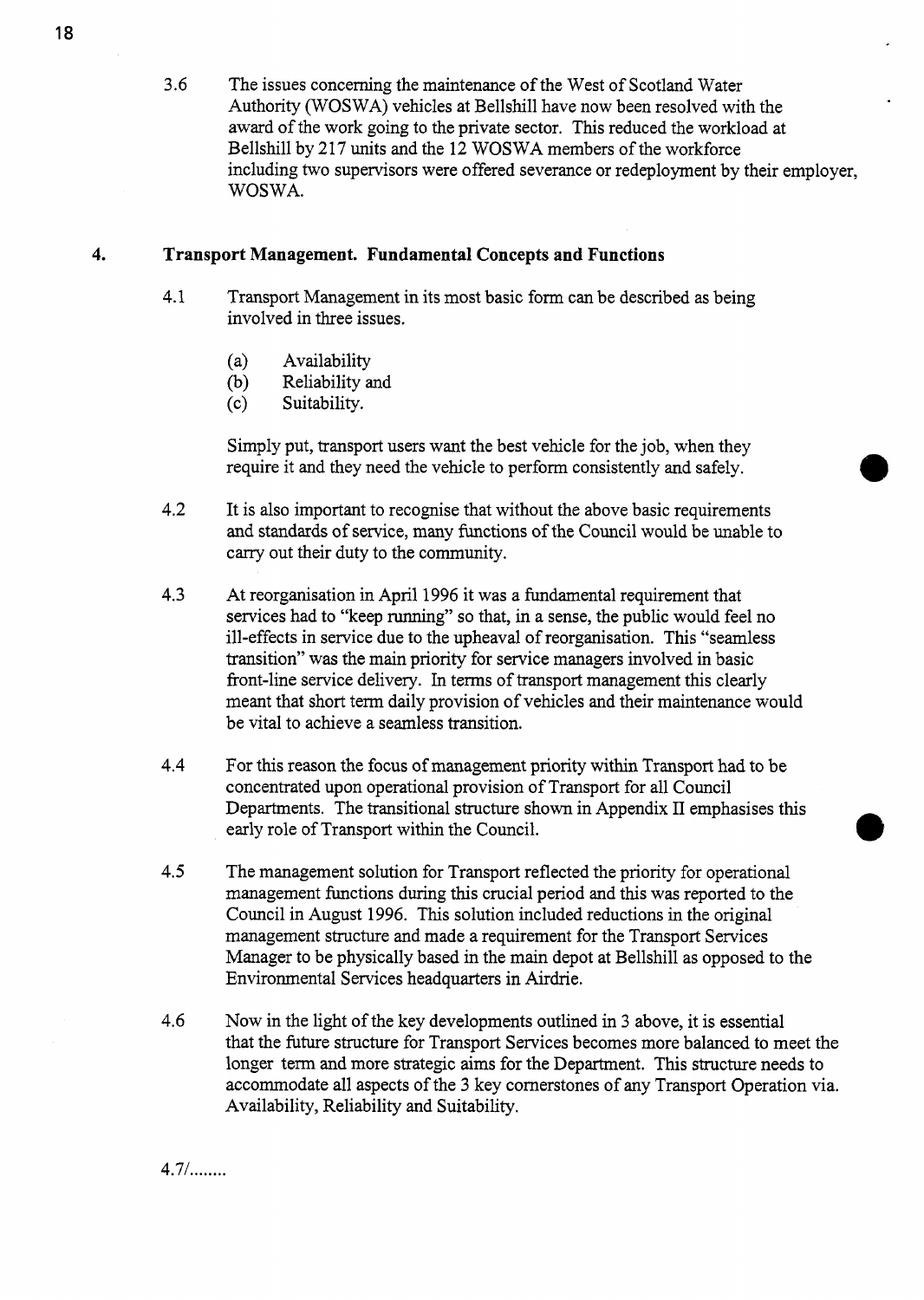4.7 These key concepts underpin the range of Transport functions which are shown in Appendix I1 and can be subdivided into operational vehicle management and fleet management functions. It is proposed that the new structures reflect these two areas of Transport Management. To achieve this, more strategic balance requires a reorientation and revision of Transport structures.

#### **5. Proposed Structure**

The proposals for the new structure are outlined in Appendix IV.

Key aspects of this structure are:-

- 5.1 Founded on the basis that each Vehicle Maintenance depot will be managed by a stand-alone Depot Manager and not Assistant Transport Manager who has been heavily supported by the Fleet Manager and the Transport Services Manager.
- **5.2**  The Fleet Manager's role is redefined and reorientated towards specific Fleet Management functions.
- **5.3**  The Transport Services Manager is expected to relocate to the Airdrie Headquarters when refurbishment in carried out, in the Autumn 1998.
- 5.4 The redefinition of the Assistant Manager's role is outlined in Appendix V where the key changes in responsibility and accountability are shown.
- *5.5*  The proposed structure would have **2** tiers of management at Depot level with working chargehands in each workshop for the 3 main workshops whilst Wardpark in Cumbemauld (being a smaller depot) would have a manager and working chargehand only.
- *5.6*  The proposed structure redefines and refocuses the roles of the Transport Services Manager and the Fleet Manager with a lesser emphasis on day to day vehicle maintenance and availability functions and more on the strategic and fleet management functions respectively.
- **5.7**  These revisions in the structures are submitted for Council approval as being essential for the way forward for Transport Services within North Lanarkshire. They will allow the two most senior Transport Managers the opportunity to ensure that Transport functions meet the criteria for Best Value and provide continuous Value for Money Transport Provision which recognises the changing needs of all Council Departments balanced with recognition of industry best practice and compliance with all safety and legislative requirements.

### **6. Financial Aspects**

The proposed structures, gradings and numbers of posts within the total Transport organisation structure have the following financial implications:-

6.1 Grading levels for the four Area Transport managers posts which replace the transitional Assistant Area Transport Manager posts.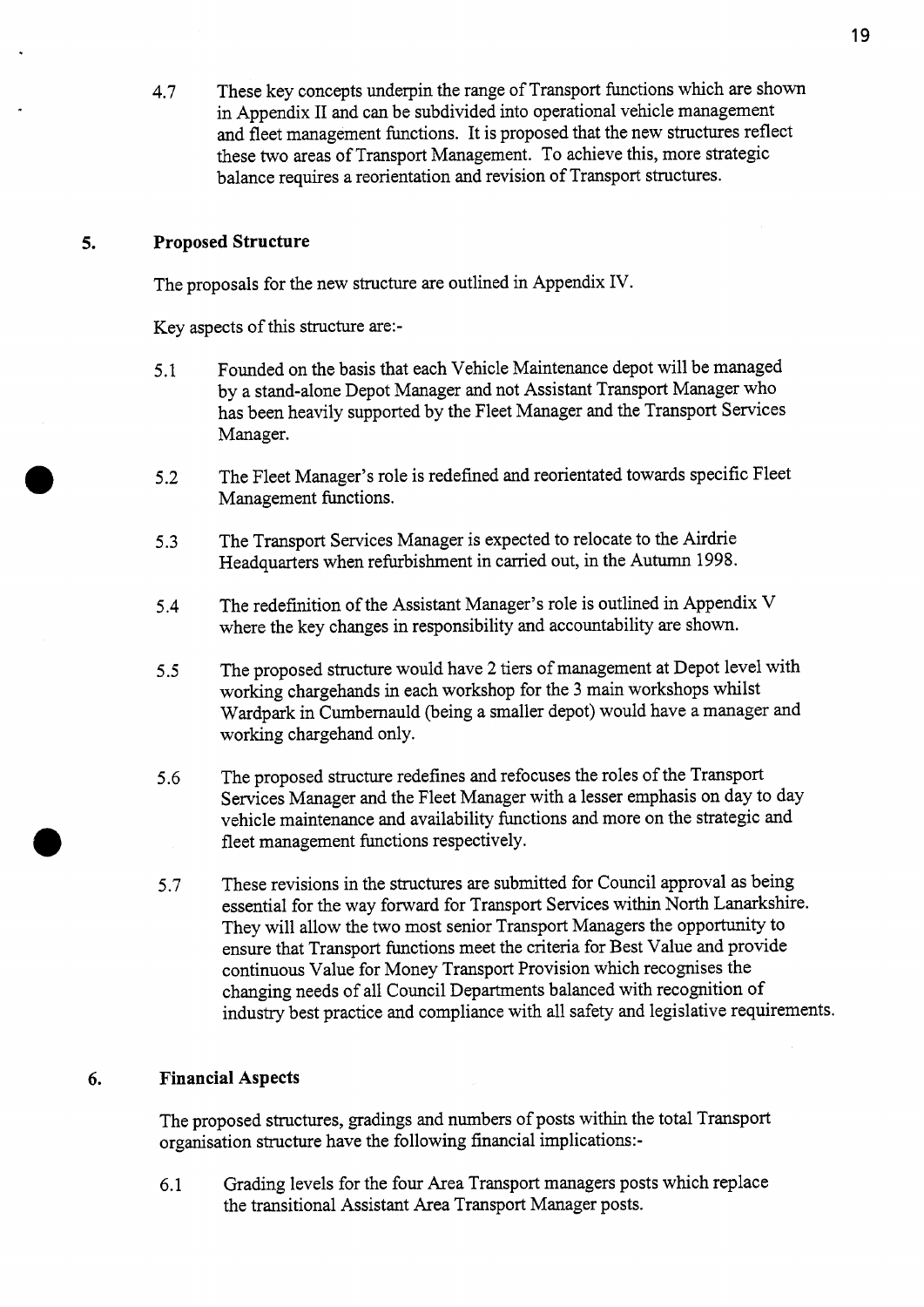- **6.2** The grading of the stores posts at Souterhouse Depot and Motherwell Depot from Grade **3** to Grade 4 M.W. and Grade **2** to Grade **4** respectively.
- **6.3** The grading of the stores/labourer post at Wardpark Depot from **G1** to G2 M.W.
- **6.4** The creation of a Supervisor post at Souterhouse Depot in place of a chargehand post and the creation of an additional working chargehand to be appointed from the existing vehicle workshop establishment. (NB. this proposal does not increase total numbers working at Souterhouse Depot).
- **6.5** The increased costs of these proposals would be **E5762** in year one and **E12036**  at the top of grade level in year three. Appendix VI refers.
- **6.6** The overall effect of the implementation of the proposed scheme of management for Transport Services as detailed in this report would be to reduce the original cost savings of **E39k** per annum by **E5762** in the first year and by **E12036** in year three.

### **7. Recommendations**

The Committee is requested to

- **7.1** Approve the revised organisation structure for Transport Services as contained within the report.
- **7.2** Remit issues of gradings and posts to the Personnel Services Committee.

M'Kenie L. Hutton

M.L. Hutton Director of Environmental Services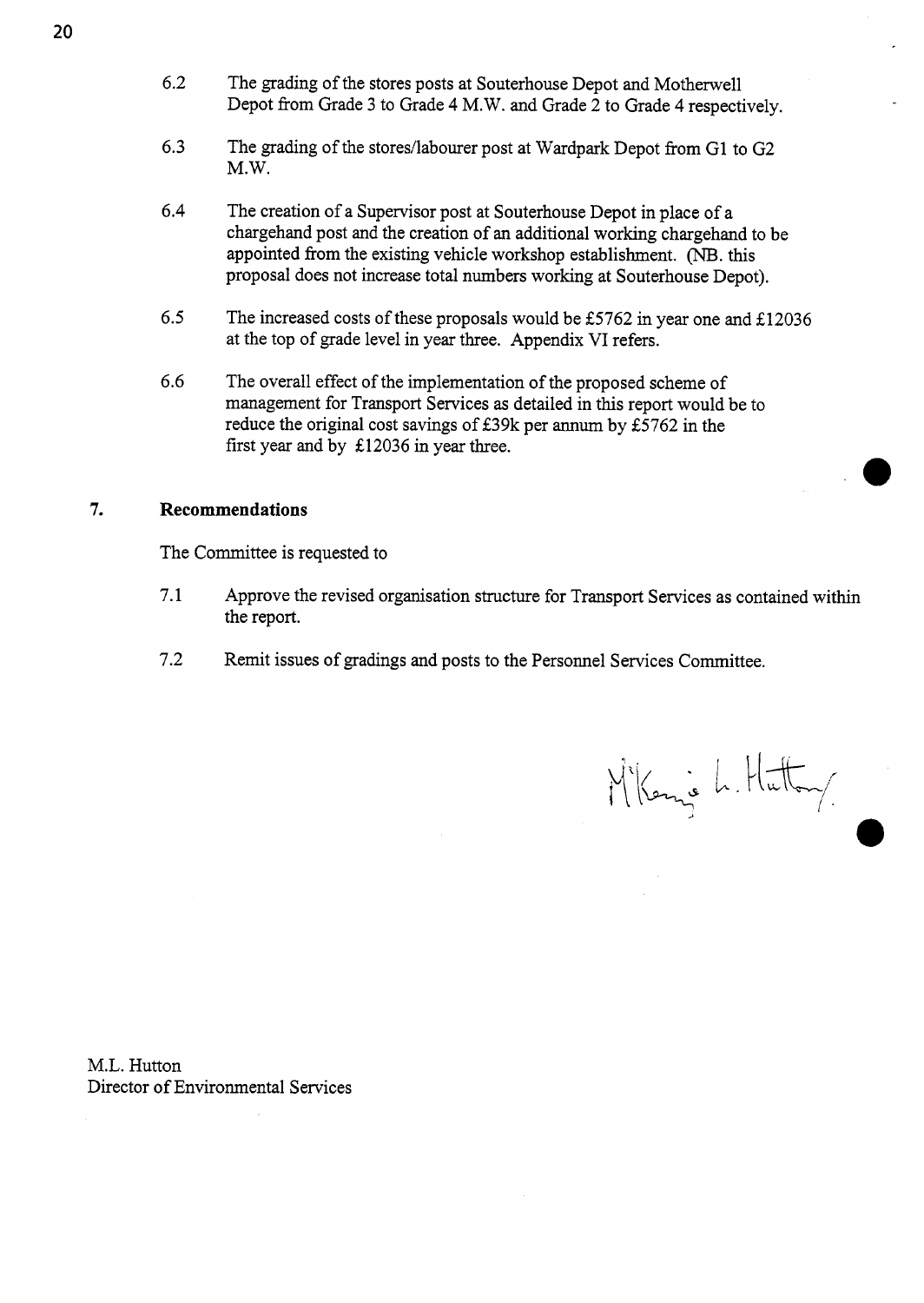### **ENVIRONMENTAL SERVICES DEPARTMENT**

### **MANAGEMENT STRUCTURE** - **APRIL 1996**

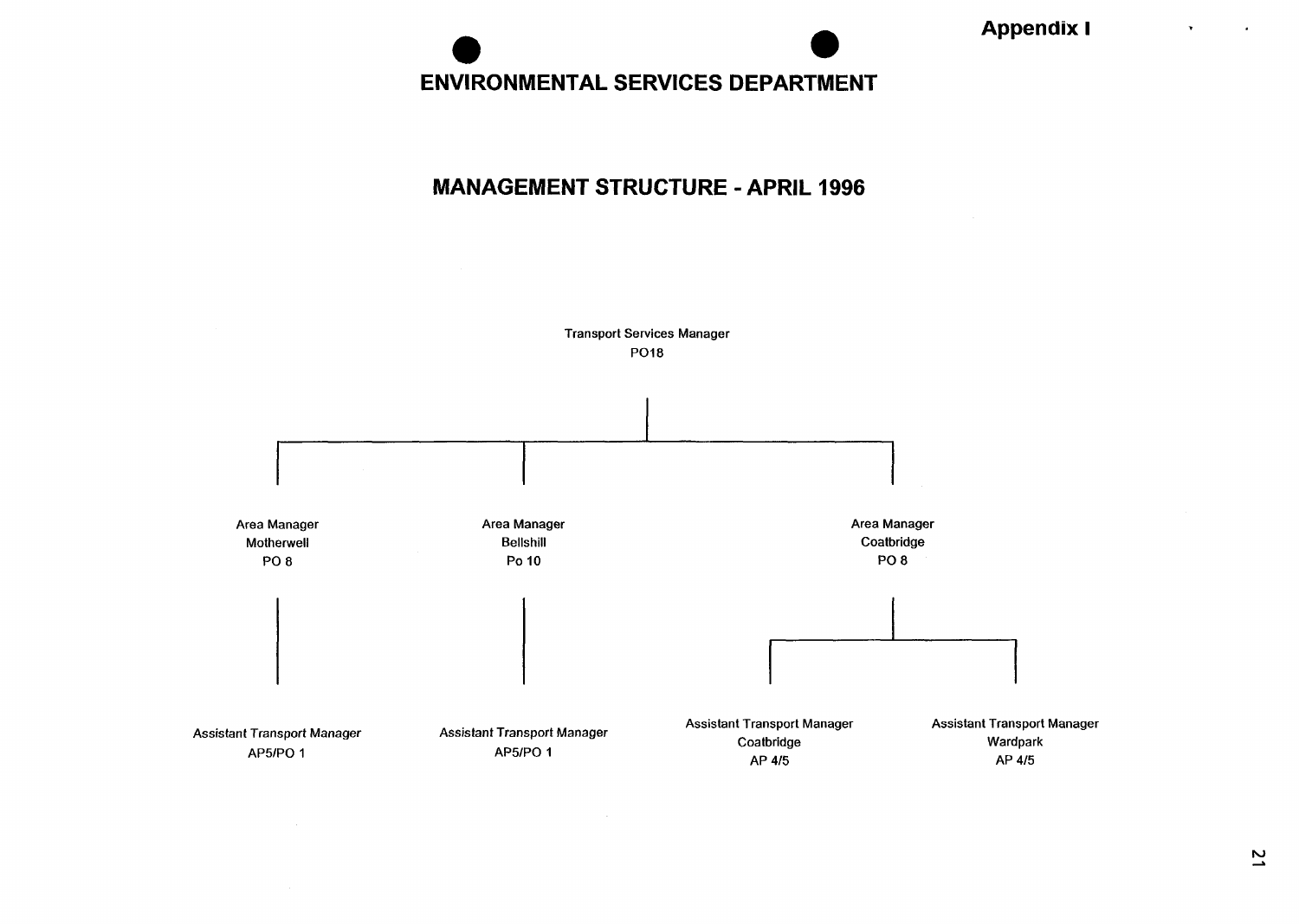### **Appendix II**

### **ENVIRONMENTAL SERVICES DEPARTMENT**

### **TRANSITIONAL MANAGEMENT STRUCTURE**

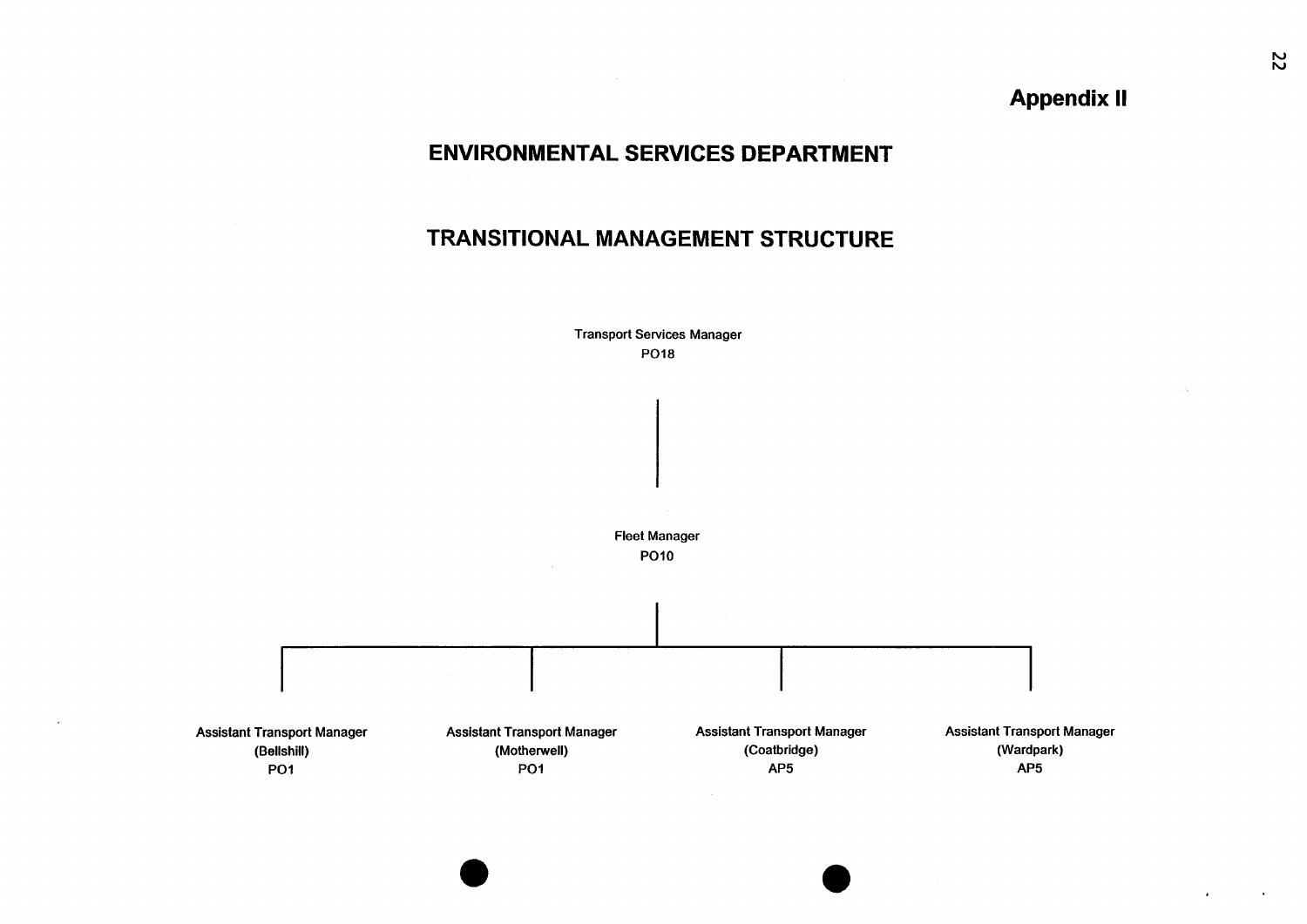### **ENVIRONMENTAL SERVICES**

### **TRANSPORT FUNCTIONS**

- 1. Vehicle and Plant Inspections, Servicing and Repairs (incl.. Mot's and Taxi Testing)
- **2.**  Operators Licence Administration *('0'* Licence)
- **3.**  Vehicle Hires
- **4.**  Vehicle/Plant Specification and procurement
- *0 5.*  Service Contracts. Tyres etc. approved contractors listings
	- *6.*  Vehicle garaging
	- **7.**  Driver training
	- **8.**  Unit costing and charging systems
	- *9.*  Fleet management and administration (fuel, licences, records, MOT/Taxi Administration, etc)
	- 10. *0*  Insurance
	- 11. Direct Transport provision (special needs buses, school catering, ad hoc Departmental needs)
	- 12. Members transport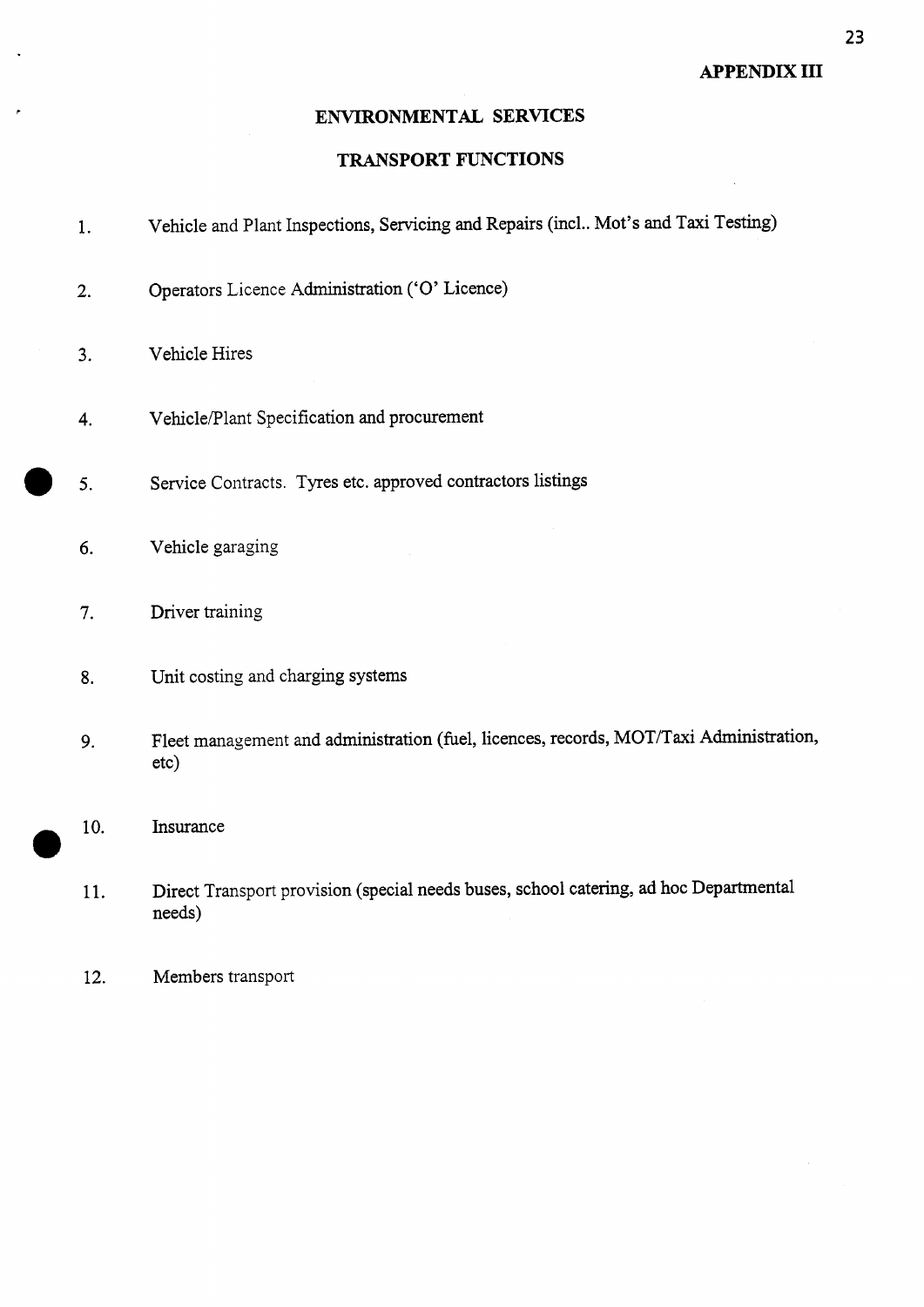

### **PROPOSED STRUCTURE**

## **ENVIRONMENTAL SERVICES** - **TRANSPORT** - **OPERATIONS MANAGEMENT**



Note : Wardpark post will be required to operate part of each week at Bellshill Depot on special project work. Chargehands remain on 10% plusage on personal basis , replacements would be at 5% plusage. vvardpark post will be required to operate part of each week at Bellshill Depot on special project work.<br>Chargehands remain on 10% plusage on personal basis , replacements would be at 5% plusage.<br>Stores post at Coatbridge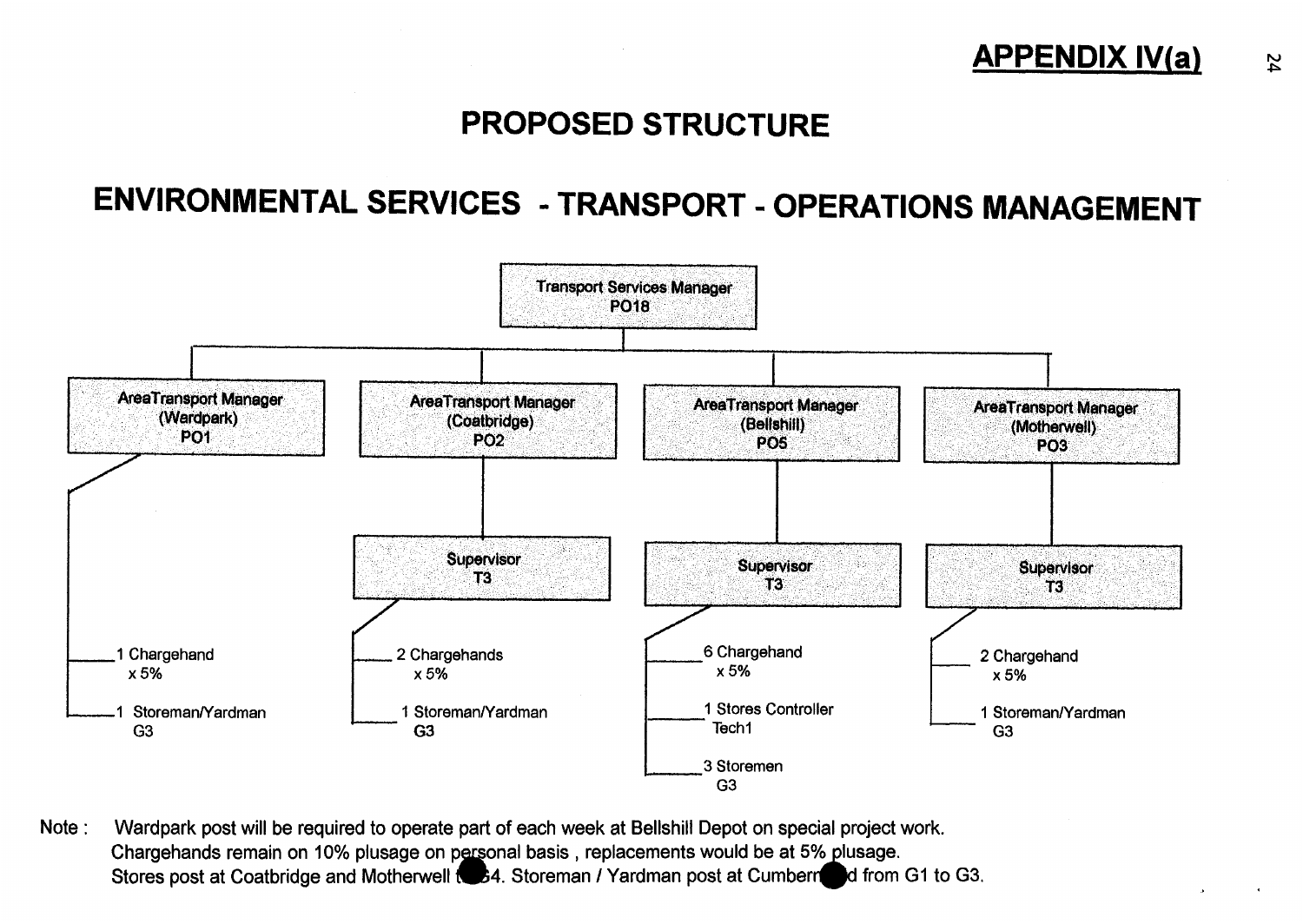

.

 $\mathcal{L}_{\mathbf{a}}$ 

# ENVIRONMENTAL SERVICES - TRANSPORT - FLEET MANAGEMENT



 $\frac{2}{5}$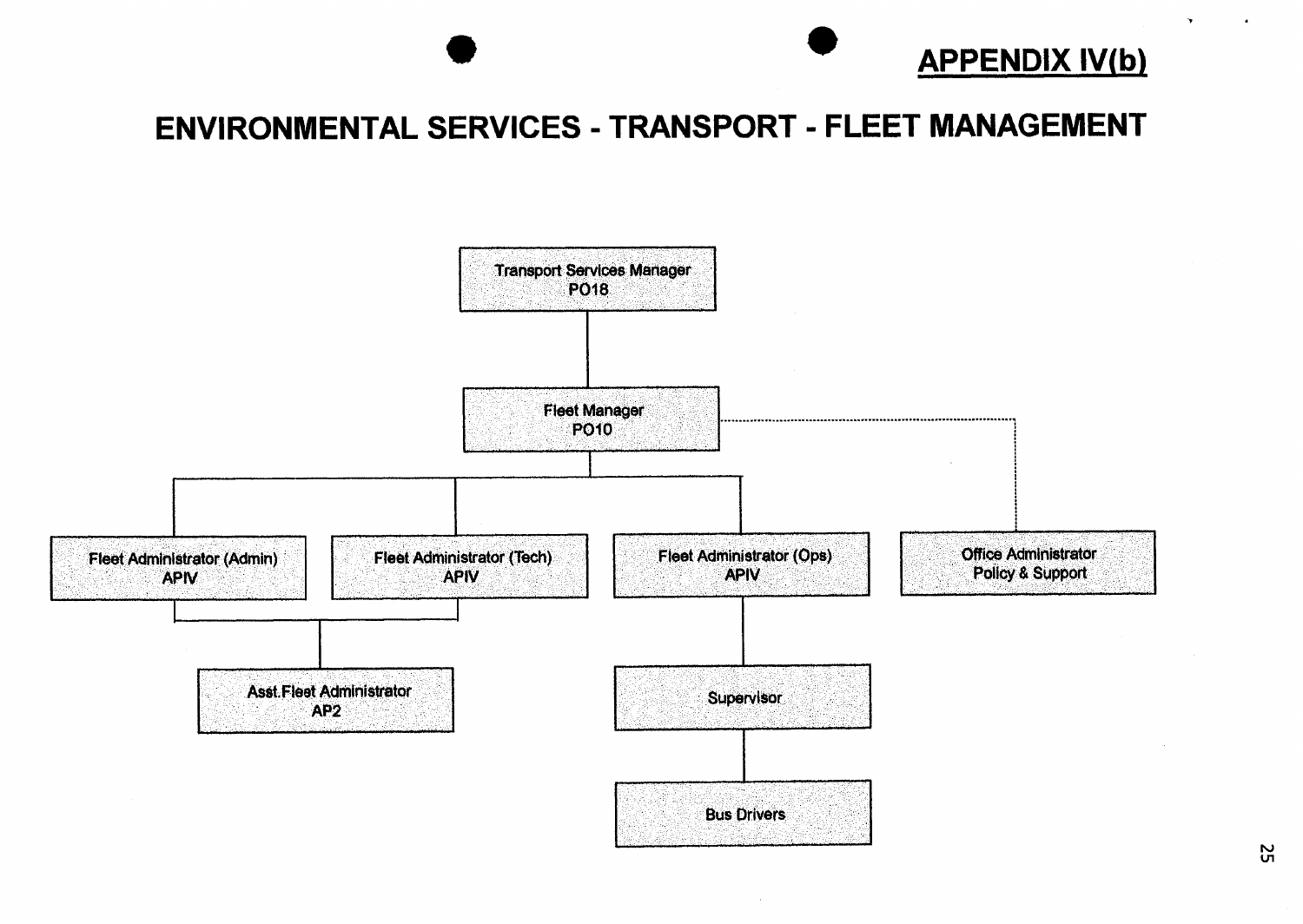### **TRANSPORT SERVICES**

### **Issues of Increased Responsibility and Accountability for Assistant Transport Managers moving to Area Transport Manager Posts**

### **(ref: Assistant Area Transport Manager Job Outline March 1996)**

- 1. Responsible to the PO 18 Transport Services Manager post as a stand-alone manager of a defined activity and facility.
- 2. Corporate input at a Depot level directly to PO 18 Transport Services Manager post.
- **3.**  Responsible and accountable for all aspects of fleet maintenance and technical matters to PO 18 Transport Services Manager post.
- 4. Will be fully responsible and accountable for a vehicle maintenance depot.
- *5.*  Responsible/accountable for all Health and Safety at Work matters within the V.M. facilities.
- *6.*  Produce forward plans, performance targets and monitor/achieve same to PO 18 Transport Services Manager post.
- **7.**  Fully accountable to the Transport Services Manager for budgets, performance, manpower development/performance on VM functions including Apprentice Training. Maintain good Industrial Relations.
- 8. Responsible for vehicle scheduling, inspection repair etc. systems to minimise turnaround time whilst producing high quality standards based on best industry practice.
- 9. Responsible to Transport Services Manager for all quality standards and systems.
- 10. Manage all contractual obligations relative to V.M. in a Transport Depot. Meet targets on financial performance and quality standards.
- 11. Liaison with all Transport users regarding vehicle maintenance operations and ensure a responsive attitude towards fleet availability to the end users.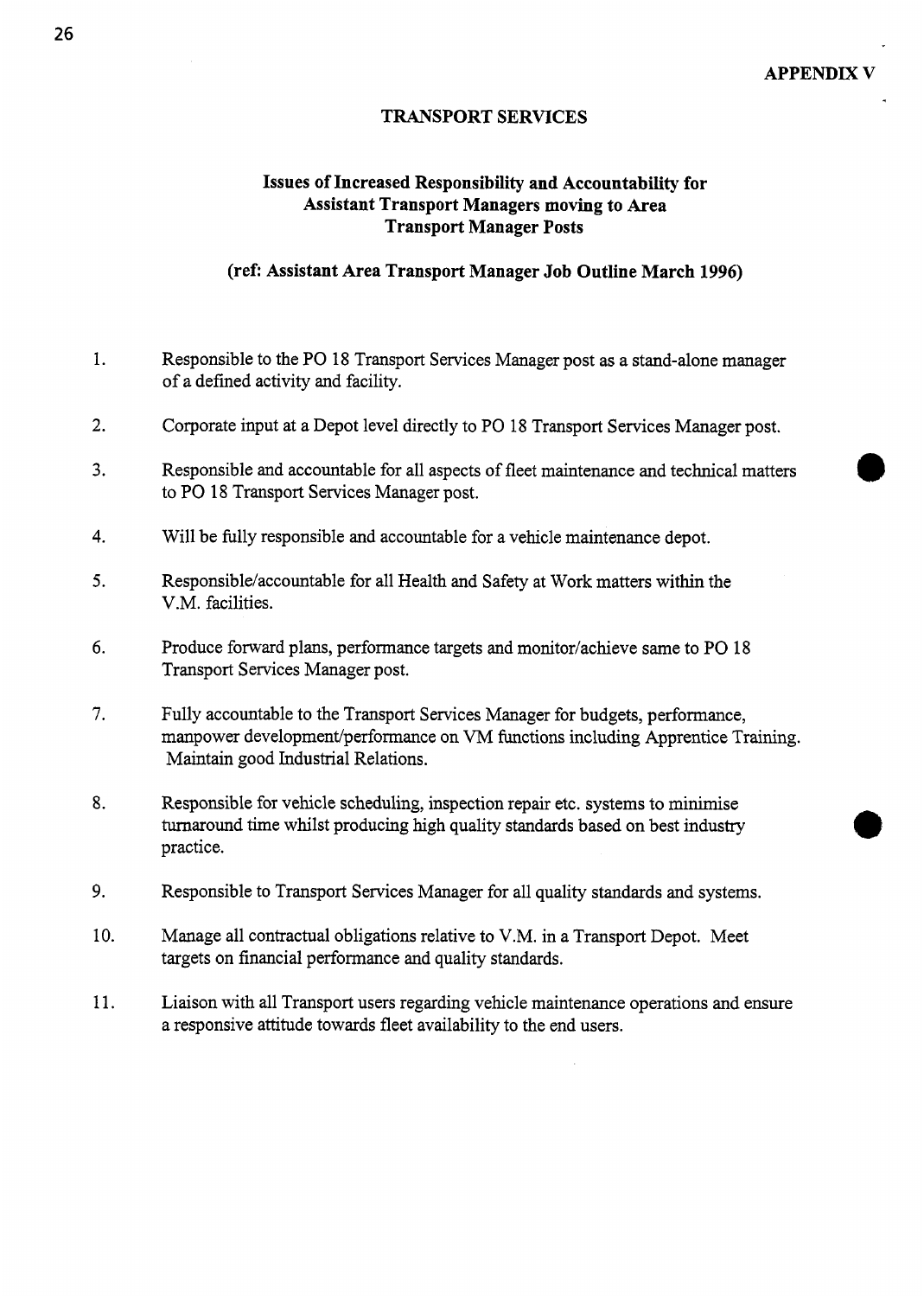### *<sup>c</sup>*. DEPARTMENT OF ENVIRONMENTAL SERVICES

#### Assistant Area Transport Manager

#### Job Outline

*i* 

**I@'\\/** Y \*

*m* 

 $\setminus$ 

**-i-** *w/* 

The Department of Environmental Services is a multi-discipline organisation, encompassing the functions of environmental health, trading standards, building cleaning, waste management and cleansing services and transport management. It will be split into **two** operational units, Protective Services and Direct Services, and the Assistant Area Transport Manager will be responsible to the Area Transport Manager for the efficient operation, administration and management of all the Council's transport fleet within a defined area and will act for that officer in his/her absence.

**The Person** appointed will ideally possess a formal qualification in a relevant transport management discipline, will have had at least ten years experience of working with a team of technical and craft employees, preferably with five of these in a supervisory position, and will ideally be familiar with modern IT technology and software associated with the operation **of** such a section. The person will also have to possess a Certificate of Professional Competence in Road Transport Operation at National level. .

The **Post** will involve responsibility for the following:-

- the liaison with the various Section Heads of this and other Departments with regard to their transport requirements<br>
The regular maintenance and repair of a section of the Council's vehicle fleet  $\bigvee$   $\Big\}$  :
	-
	- The efficient management of DSO contracts relating to the above mentioned services **de la communitation de la communitation de la communitation de la communitation de la communitation de la communitation de la communitation de la communitation de la communitation de la communitation de la commun**
- The efficient management of the fleet to the standards required by legislation governing the safe operation of vehicles.  $\swarrow$  $\star$ *<sup>1</sup>PI-:*

The Assistant Area Transport Manager will require to:-

- Play a full and active part in the corporate approach to the overall running of the Council's transport fleet and in conjunction with the Area Transport Manager, Fassist in the effective and efficient implementation of the Council's policies and programmes with regard to fleet management and ensure that the Council's resources are most effectively deployed to this end. programmes with regard to fleet management and ensure that the Council's resources are most effectively deployed to this end. \*
- Play a leading role in the integration of ail technical and administration staff and also the identification of policy options in conjunction with the Area Transport  $\cdot$ Manager. \*
- Assume in the absence of the Area Transport Manager responsibility for the management of the transport depots set up by the Depament in the area covered by the post. \*
- \* Play an active part in ensuring that the Health and Safety at Woik etc, Act, **<sup>1974</sup>** as it applies to the staff within the Deparhnent is implemented. *J* 
	- Undertake/...

27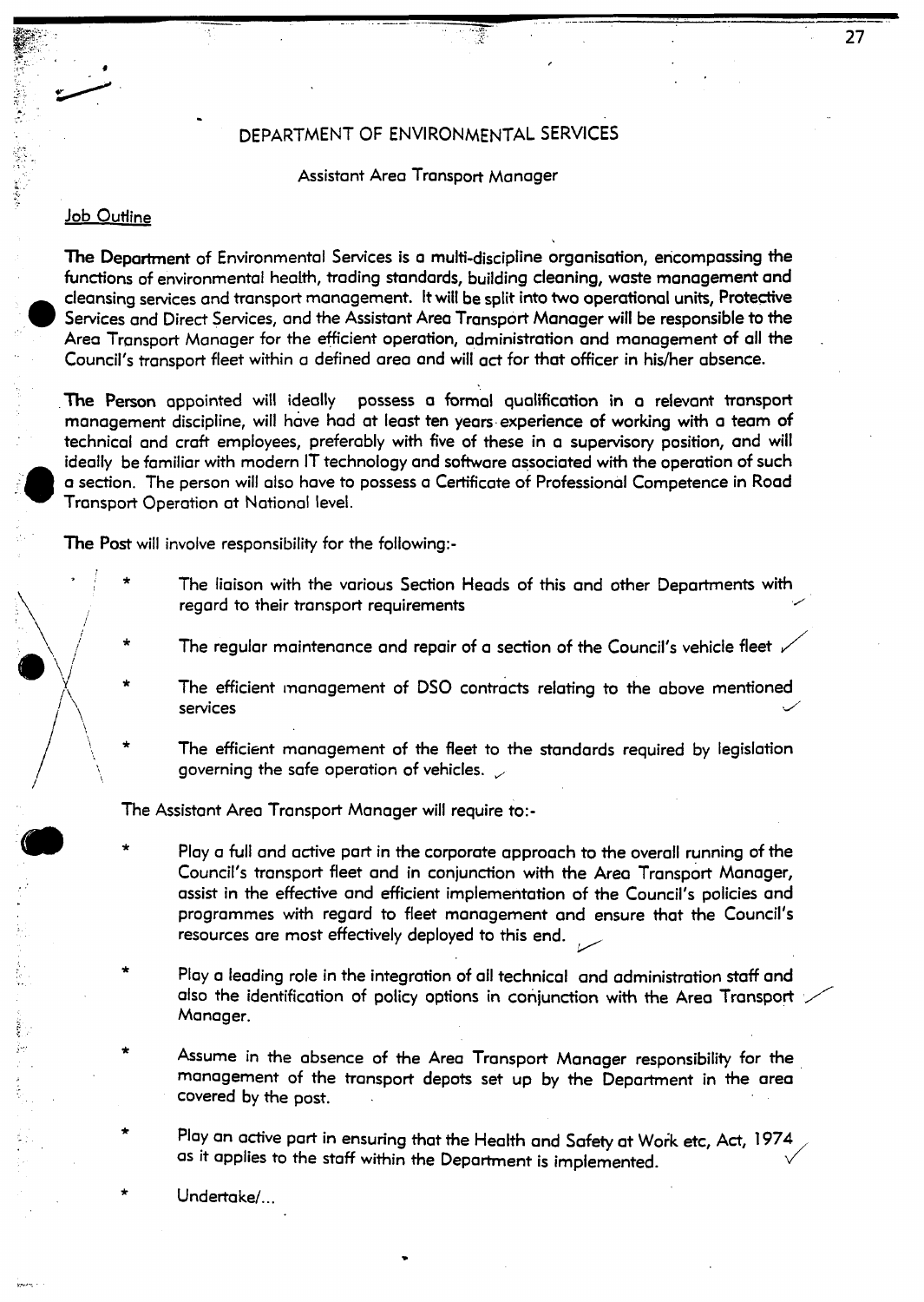**L**<br>Condertake such duties and responsibilities as delegated in terms of all road transport legislation which falls to be implemented by the Department.

**28** 

\*

\*

\*

\*

-

Undertake such delegated duties as may be decided by the Council and also such other duties as may be required by the Director.

Secure for the Council in conjunction with the Area Transport Manager, within the resources available, a responsive, effective, efficient and integrated range of assistance and advice to the Area Transport Manager within a changing economic and legislative environment. vehicle management services and provide the best available professional

\* Assist the Area Transport Manager to prepare and implement a service management plan for the Section which will review needs, requirements and objectives for the service, review performance over the previous year and detail a forward programme of key tasks and performance targets for all aspects of transport management. *0* 

Keep under review all aspects of service policy and practice, identify and make recommendations on options to the Area Transport Manager, monitor service performance and make recommendations on methodology and systems of work within the service to ensure that the Council and Departmental policies and programmes with regard to transport management are being met.

\* Provide a Transport Management Service in accordance with relevant legislation, directives, codes of practice, guidance notes, and other professionally recognised instruments. These services include:-

fleet management in accordance with road transport legislation

the specification and purchase of vehicles for all user departments

the repair and maintenance of vehicles for all user departments -

- the provision of vehicle hire services to user departments -
- the compilation of all vehicle costings -
	-
- The repair and maintenance of vehicles for all user departments<br> **1** a charging system to user departments to allow proper budgeting<br> **1** a charging system to user departments to allow proper budgeting<br> **1** Assist the Area  $\left($ \*/  $\begin{array}{c} \begin{array}{c} \end{array}\\ \begin{array}{c} \mathsf{se} \\ \end{array} \end{array}$ section and thereafter undertake subsequent effective financial management *to*  the range of services provided by the **Sociion.** 
	- \* Ensure, with the Area Transport Manager, that all Transport Management Services staff within the section receive the direction and training necessary for the effective running of the Section and also encourage personal skills development to attain best professional practice.
	- \* Liaise with such agencies, organisations, Council and Government Departments as may be necessary.
	- \* Attend as necessary, seminars, meetings, tribunals and attendance at court.
	- \* Maintain a good working relationship with Councillors and the Convenor **of** the Depamental "parent" or "service" Committee.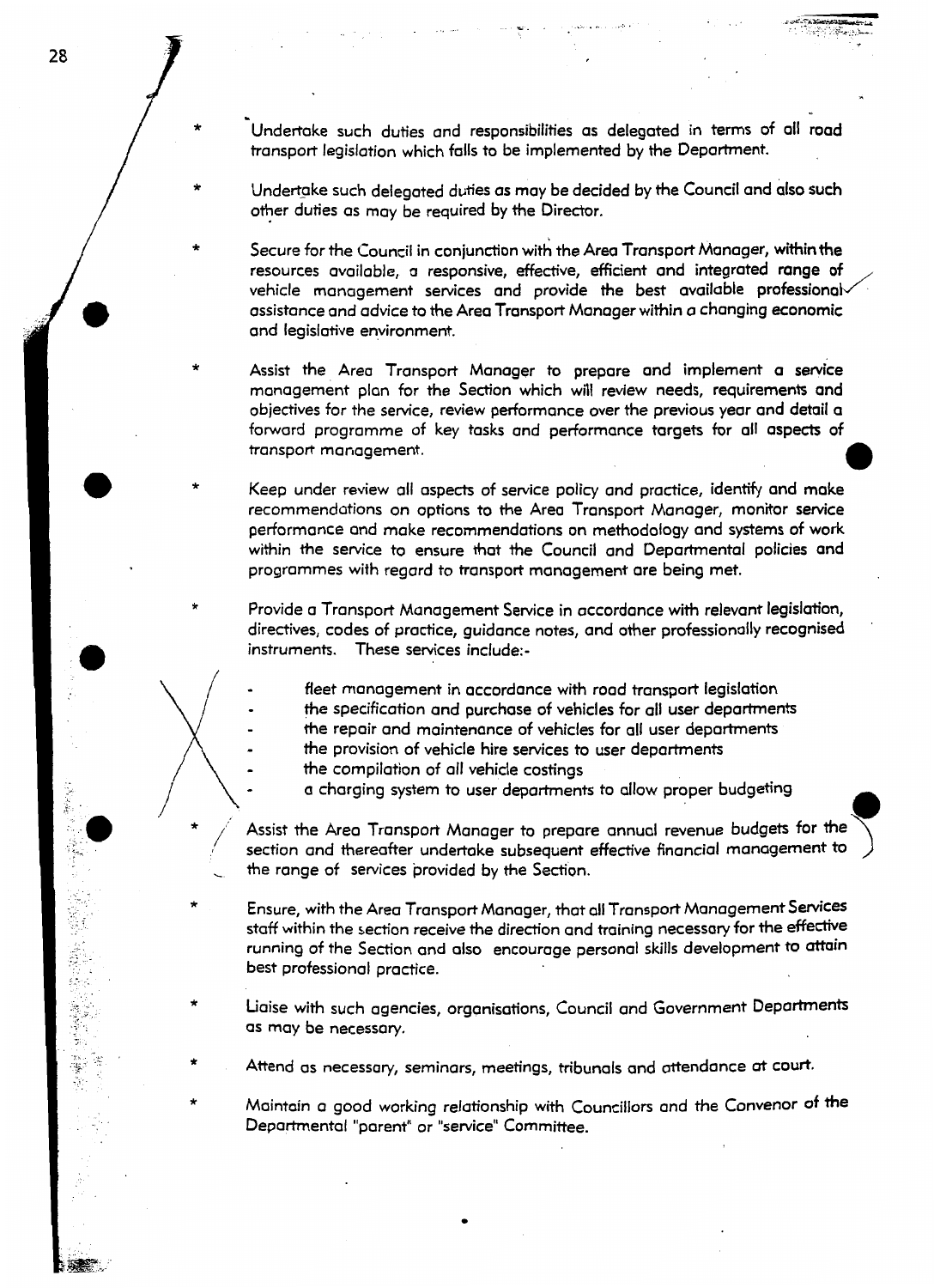$\ddot{\cdot}$ 

**adions of service are basically those** for **the** *kPT&C* **Staff in Scotlund.** 

I

 $\Lambda \subseteq$ 

\* **The** job **outline is intended** to **indicote the broad range** of **responsibilities and requirements** of **the post. It is neither exhaustive or exclusive and while there may be some changes to** *the* **above in terms of tasks assigned to the post and the**  I **o** be some changes to the above in terms of tasks assigned to the post and the manner of their delivery, the outline is considered to provide a reasonable general description of the post. description of the post.

\*. \*.

i \ *1.* **Environmental Services 12 March,** *1996* 

### **069875125 PAGE.004**

-.\_\_.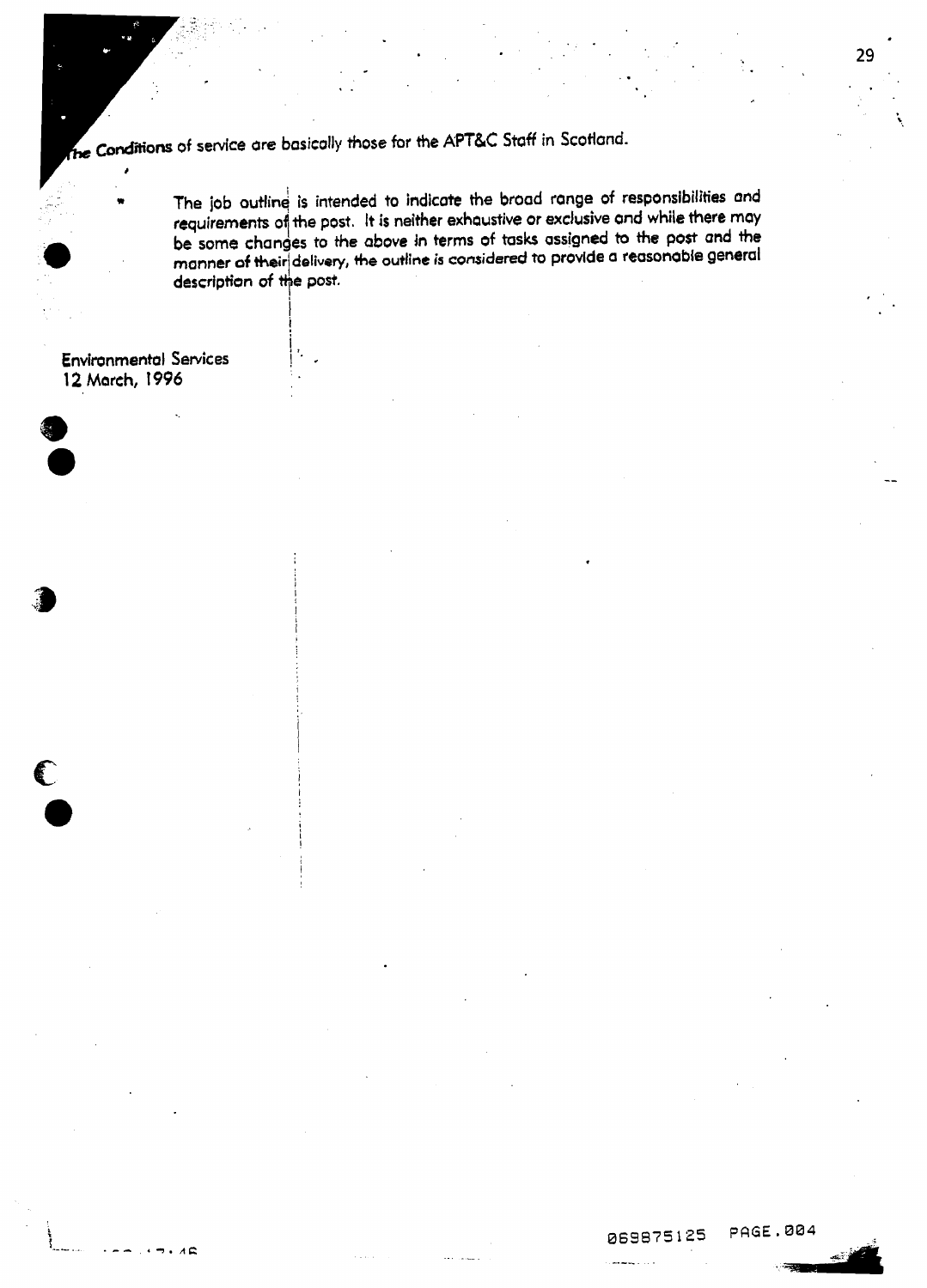### **APPENDIX VI**

### **ENVIRONMENTAL SERVICES DEPARTMENT**

### **TRANSPORT SERVICES**

### **PROPOSED SCHEME OF MANAGEMENT**

### Financial Impact (1998) (1/4/97 Rates)

| <b>Existing</b> |                                                                        | <b>Proposed</b>                                                  | <b>Year 1 Increase</b> | <b>Top of Grade Increase</b><br>$(3$ Years) |
|-----------------|------------------------------------------------------------------------|------------------------------------------------------------------|------------------------|---------------------------------------------|
| 1.              | <b>Assistant Transport Manager</b><br>(Bellshill)<br>PO <sub>1</sub>   | <b>Area Transport Manager</b><br>(Bellshill)<br><b>PO 5</b>      | £735                   | £2595                                       |
| 2.              | <b>Assistant Transport Manager</b><br>(Motherwell)<br>PO <sub>1</sub>  | <b>Area Transport Manager</b><br>(Motherwell)<br>PO <sub>3</sub> | £735                   | £1332                                       |
| 3.              | <b>Assistant Transport Manager</b><br>(Coatbridge)<br>AP <sub>5</sub>  | <b>Area Transport Manager</b><br>(Coatbridge)<br>PO <sub>2</sub> | £963                   | £2961                                       |
| 4.              | <b>Assistant Transport Manager</b><br>(Cumbernauld)<br>AP <sub>5</sub> | <b>Area Transport Manager</b><br>(Cumbernauld)<br><b>PO1</b>     | £417                   | £2226                                       |